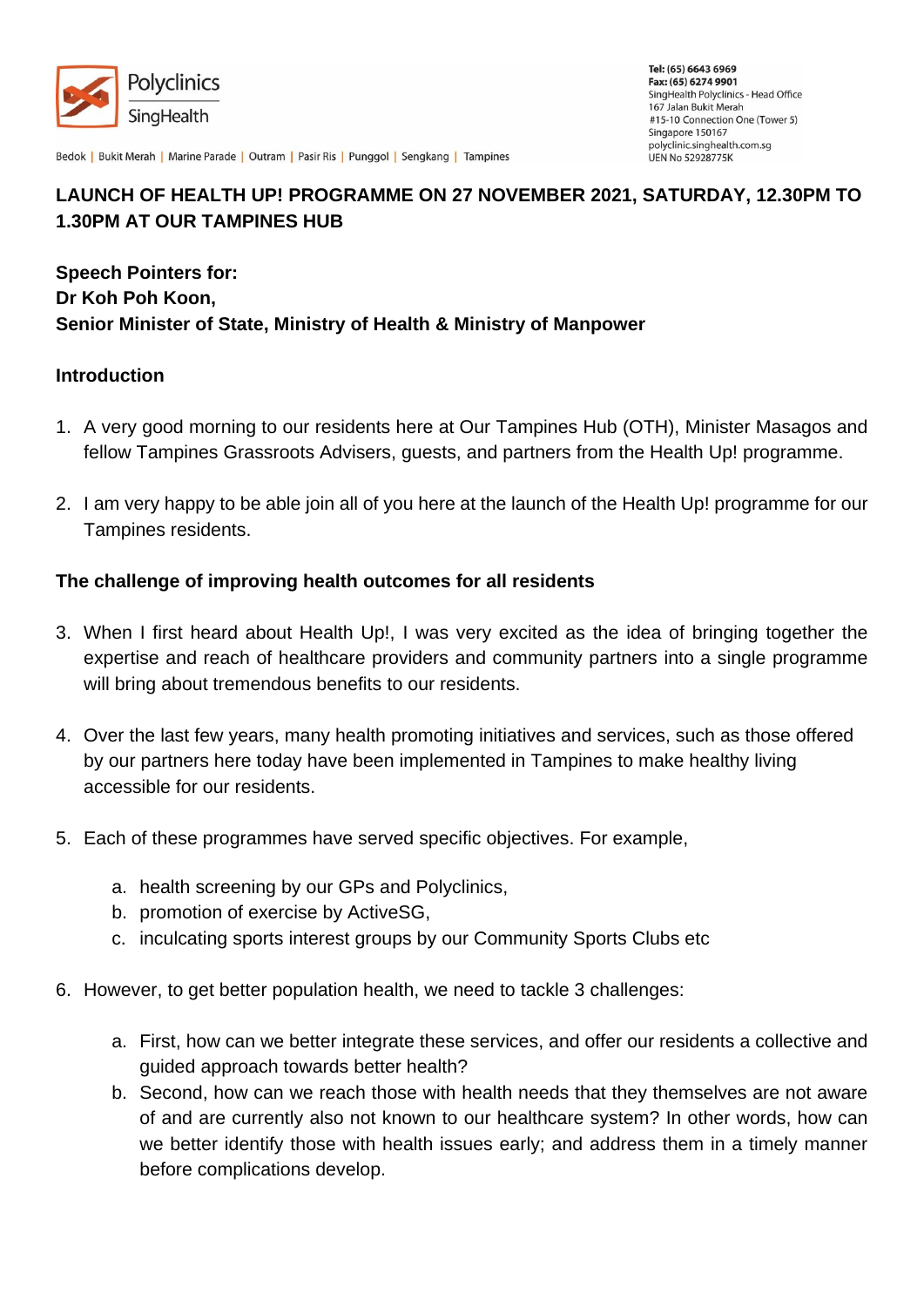c. Third, is reaching out and reconnecting with those who have known health issues but are lost to follow up by the healthcare system and helping them to get back on the path to better health.

### **Health Up! programme**

- 7. Health Up! is a multi-agency and multi-phased initiative
	- a. that starts with a health screening and a fitness assessment,
	- b. followed by a customised exercise program and dietary counseling with specific goals for the individual (weight loss, cardo fitness, diabetic control etc)
	- c. progressing to adoption of more active lifestyle with involvement in community sporting activities through peer networks and support
- 8. We are thus taking a more holistic approach to population health, focussing on lifestyle changes that are integrated with clinical treatment providers.
- 9. This process will be coordinated by a Well-Being Coordinator that helps participants progress through the various components of the program.
- 10.Today, we are starting with a pilot phase of the programme for 250 Tampines residents, where we work through the processes with our partners to ensure ease of navigation by residents, and assess the effectiveness of interventions that adopt an integrated clinical and lifestyle approach.
- 11.For the later phases, we hope to use IT enablers and wearable devices to help our residents to continue to stay fit, healthy, and more importantly, engaged and activated to care for their own health.
- 12.This pilot phase will be led by SingHealth Polyclinics in partnership with our community GPs, the Grassroots Organisations, Sport Singapore, and the Health Promotion Board. We will learn from this pilot and fine-tune our processes and interventions, taking into account feedback from residents and partners, coupled with a robust evaluation of pilot outcomes.

## **Expanding and scaling Health Up!**

- 13.I am glad to share that our GPs in Tampines, several of whom are with us today, expressed strong interest to be involved in this programme when I spoke with them recently. Their participation will move us closer to our vision of "One Resident, One GP", strengthening the role that our GPs play in upstream health promotion and disease prevention through lifestyle changes.
- 14.In addition to these clinical and lifestyle interventions, we will also be progressively expanding our outreach efforts to complement current community outreach events. We are prepared to visit our residents where it is most convenient, be it your home, workplace or school.